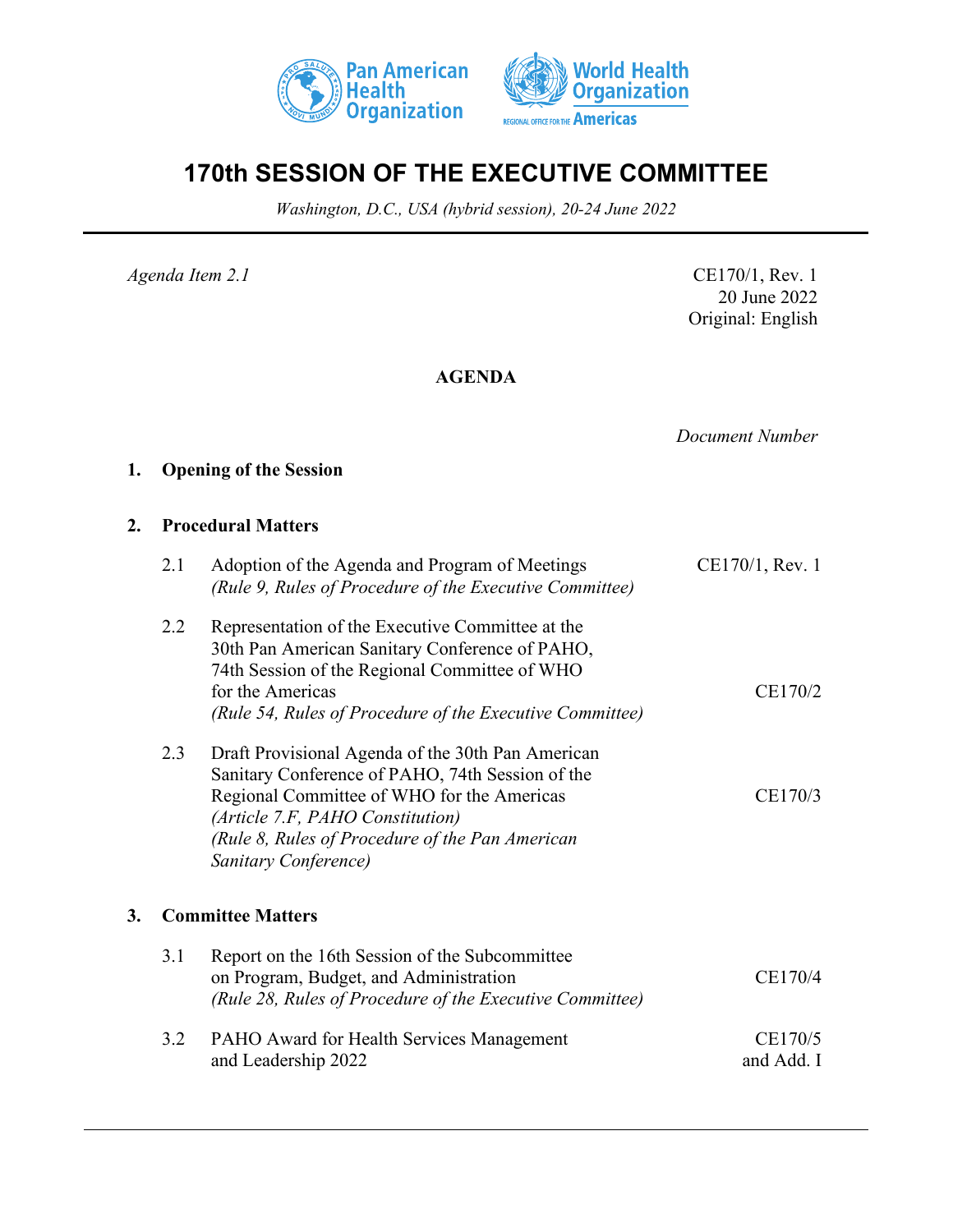*Document Number*

| 3. |                                             | <b>Committee Matters (cont.)</b>                                                                                                                                                |                        |  |
|----|---------------------------------------------|---------------------------------------------------------------------------------------------------------------------------------------------------------------------------------|------------------------|--|
|    | 3.3                                         | <b>Engagement with non-State Actors</b>                                                                                                                                         | CE170/6                |  |
|    | 3.4                                         | Non-State Actors in Official Relations with PAHO                                                                                                                                | CE170/7                |  |
|    | 3.5                                         | Report of the Ethics Office for 2021                                                                                                                                            | CE170/8                |  |
|    | 3.6                                         | Report of the Investigations Office for 2021                                                                                                                                    | CE170/9                |  |
|    | 3.7                                         | Report of the Audit Committee of PAHO                                                                                                                                           | CE170/10               |  |
|    | 3.8                                         | Appointment of One Member to the Audit Committee<br>of PAHO                                                                                                                     | CE170/11               |  |
| 4. | <b>Program Policy Matters</b>               |                                                                                                                                                                                 |                        |  |
|    | 4.1                                         | Program Budget of the Pan American Health Organization<br>2022-2023: Proposed Amendments                                                                                        | CE170/12               |  |
|    | 4.2                                         | Preliminary Report of the End-of-biennium Assessment<br>of the PAHO Program Budget 2020-2021/First Interim Report<br>on the Implementation of the PAHO Strategic Plan 2020-2025 | CE170/13               |  |
|    | 4.3                                         | Policy for Recovering Progress toward the Sustainable<br>Development Goals with Equity through Action on the Social<br>Determinants of Health and Intersectoral Work            | CE170/14               |  |
|    | 4.4                                         | Policy for Improving Mental Health                                                                                                                                              | CE170/15               |  |
|    | 4.5                                         | Policy on Integrated Care for Improved Health Outcomes                                                                                                                          | CE170/16               |  |
|    | 4.6                                         | Policy to Strengthen National Regulatory Systems for Medicines<br>and Other Health Technologies                                                                                 | CE170/17               |  |
|    | 4.7                                         | Strategy on Regional Genomic Surveillance for Epidemic<br>and Pandemic Preparedness and Response                                                                                | CE170/18               |  |
| 5. | <b>Administrative and Financial Matters</b> |                                                                                                                                                                                 |                        |  |
|    | 5.1                                         | Report on the Collection of Assessed Contributions                                                                                                                              | CE170/19<br>and Add. I |  |
|    | 5.2                                         | Financial Report of the Director and Report of the External<br>Auditor for 2021                                                                                                 | OD365                  |  |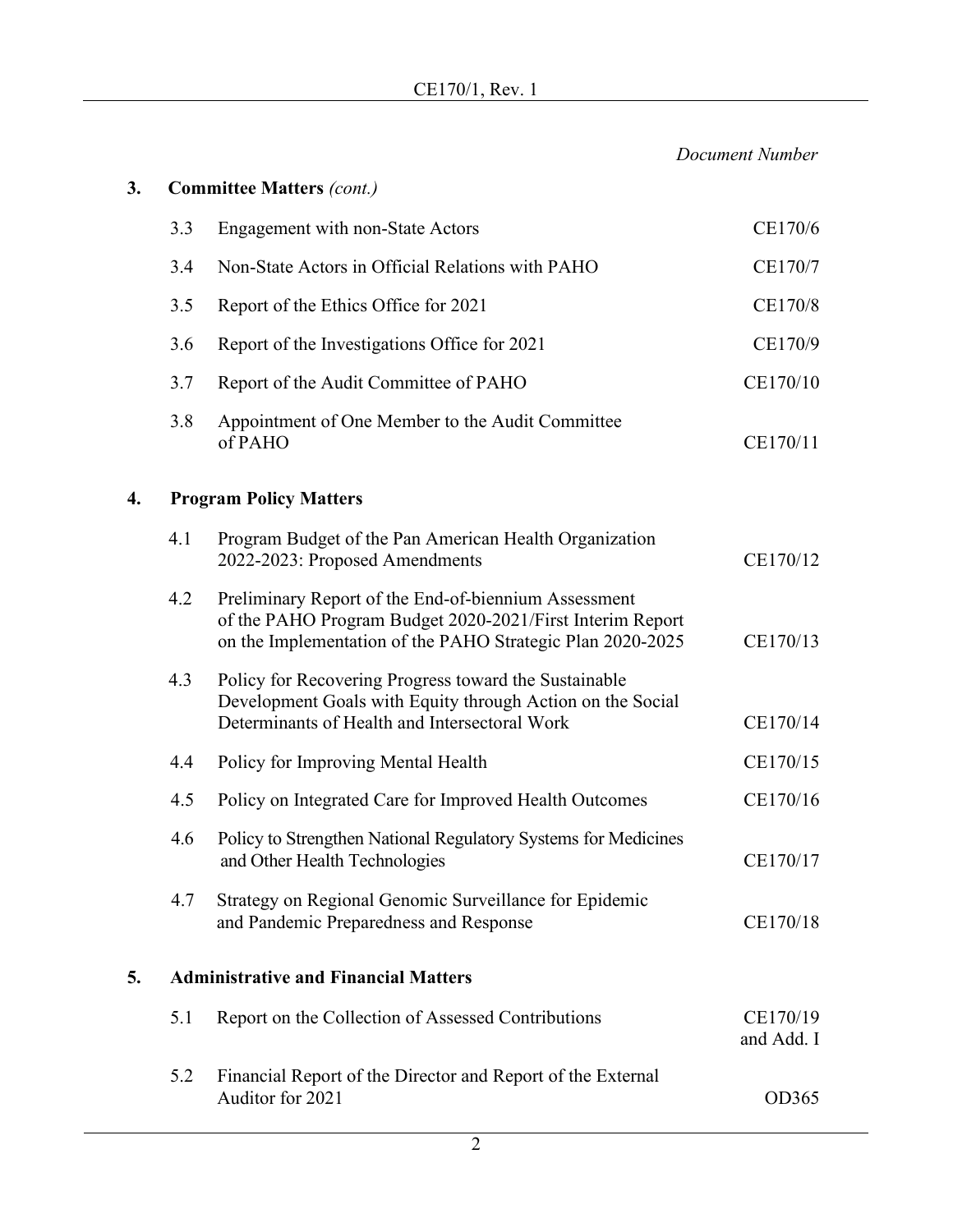|    |     |                                                                                                                                                                                                                                                                                                   | Document Number    |
|----|-----|---------------------------------------------------------------------------------------------------------------------------------------------------------------------------------------------------------------------------------------------------------------------------------------------------|--------------------|
| 5. |     | <b>Administrative and Financial Matters (cont.)</b>                                                                                                                                                                                                                                               |                    |
|    | 5.3 | Amendments to the Financial Regulations and Financial Rules<br>of PAHO                                                                                                                                                                                                                            | CE170/20           |
|    | 5.4 | Programming of the Budget Surplus                                                                                                                                                                                                                                                                 | CE170/21           |
|    | 5.5 | Update on the Appointment of the External Auditor of PAHO<br>for 2024-2025 and 2026-2027                                                                                                                                                                                                          | CE170/22           |
|    | 5.6 | Report of the Office of Internal Audit for 2021                                                                                                                                                                                                                                                   | CE170/23           |
|    | 5.7 | Update on the Master Capital Investment Fund                                                                                                                                                                                                                                                      | CE170/24           |
|    | 5.8 | Report on the Status of the Emergency Loan from the<br>Revolving Fund for Access to Vaccines to the Regional<br>Revolving Fund for Strategic Public Health Supplies<br>(Resolution CE168.R10 [2021])                                                                                              | CE170/25           |
| 6. |     | <b>Personnel Matters</b>                                                                                                                                                                                                                                                                          |                    |
|    | 6.1 | Amendments to the Pan American Sanitary Bureau<br><b>Staff Regulations and Rules</b>                                                                                                                                                                                                              | CE170/26           |
|    | 6.2 | Human Resources Management in the Pan American<br>Sanitary Bureau                                                                                                                                                                                                                                 | CE170/27           |
|    | 6.3 | Statement by the Representative of the PAHO/WHO<br><b>Staff Association</b>                                                                                                                                                                                                                       | CE170/28           |
|    | 6.4 | Preventing and Responding to Sexual Exploitation and Abuse<br>in PAHO                                                                                                                                                                                                                             | CE170/29           |
| 7. |     | <b>Matters for Information</b>                                                                                                                                                                                                                                                                    |                    |
|    | 7.1 | Process for the Election of the Director of the Pan American<br>Sanitary Bureau and the Nomination of the Regional Director<br>of the World Health Organization for the Americas<br>(Article 21.A, PAHO Constitution)<br>(Rule 56, Rules of Procedure of the Pan American Sanitary<br>Conference) | <b>CE170/INF/1</b> |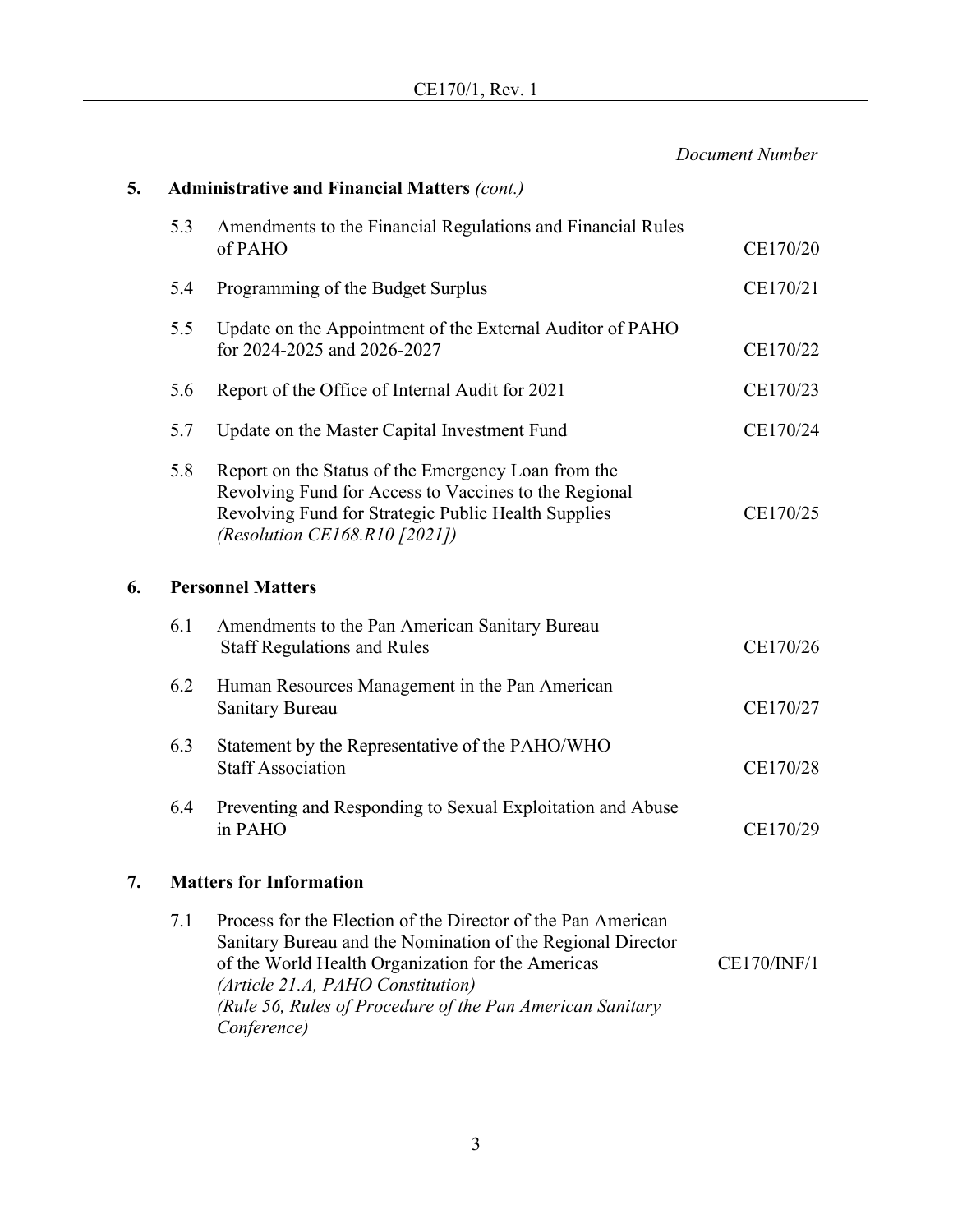|    |      |                                                                                                                                                            | Document Number    |
|----|------|------------------------------------------------------------------------------------------------------------------------------------------------------------|--------------------|
| 7. |      | <b>Matters for Information (cont.)</b>                                                                                                                     |                    |
|    | 7.2  | Update on the COVID-19 Pandemic in the Region<br>of the Americas<br>(Resolution CD58.R9 [2020])                                                            | <b>CE170/INF/2</b> |
|    | 7.3  | Report on Strategic Issues between PAHO and WHO                                                                                                            | CE170/INF/3        |
|    | 7.4  | Implementation of the International Health Regulations                                                                                                     | <b>CE170/INF/4</b> |
|    | 7.5  | Monitoring of the Resolutions and Mandates of the<br>Pan American Health Organization<br>(Resolution CD55.R11 [2016])                                      | <b>CE170/INF/5</b> |
|    | 7.6  | Strategy and Plan of Action on Psychoactive Substance Use<br>and Public Health: Final Report<br>(Resolution CD50.R2 [2010])<br>(Resolution CD51.R7 [2011]) | <b>CE170/INF/6</b> |
|    | 7.7  | Strategy and Plan of Action on Epilepsy: Final Report<br>(Resolution CD51.R8 $[2011]$ )                                                                    | <b>CE170/INF/7</b> |
|    | 7.8  | Plan of Action to Reduce the Harmful Use of Alcohol:<br><b>Final Report</b><br>(Resolution CD51.R14 [2011])                                                | <b>CE170/INF/8</b> |
|    | 7.9  | Strategy and Plan of Action on Urban Health: Final Report<br>(Resolution CD51.R4 [2011])                                                                   | <b>CE170/INF/9</b> |
|    | 7.10 | Plan of Action for Disaster Risk Reduction 2016-2021:<br><b>Final Report</b><br>(Resolution CD55.R10 [2016])                                               | CE170/INF/10       |
|    | 7.11 | Health Technology Assessment and Incorporation into<br>Health Systems: Final Report<br>(Resolution CSP28.R9 [2012])                                        | CE170/INF/11       |
|    | 7.12 | Progress Reports on Technical Matters:                                                                                                                     | CE170/INF/12       |
|    |      | Plan of Action for Cervical Cancer Prevention<br>A.<br>and Control 2018-2030: Progress Report<br>(Resolution CD56.R9 $[2018]$ )                            |                    |